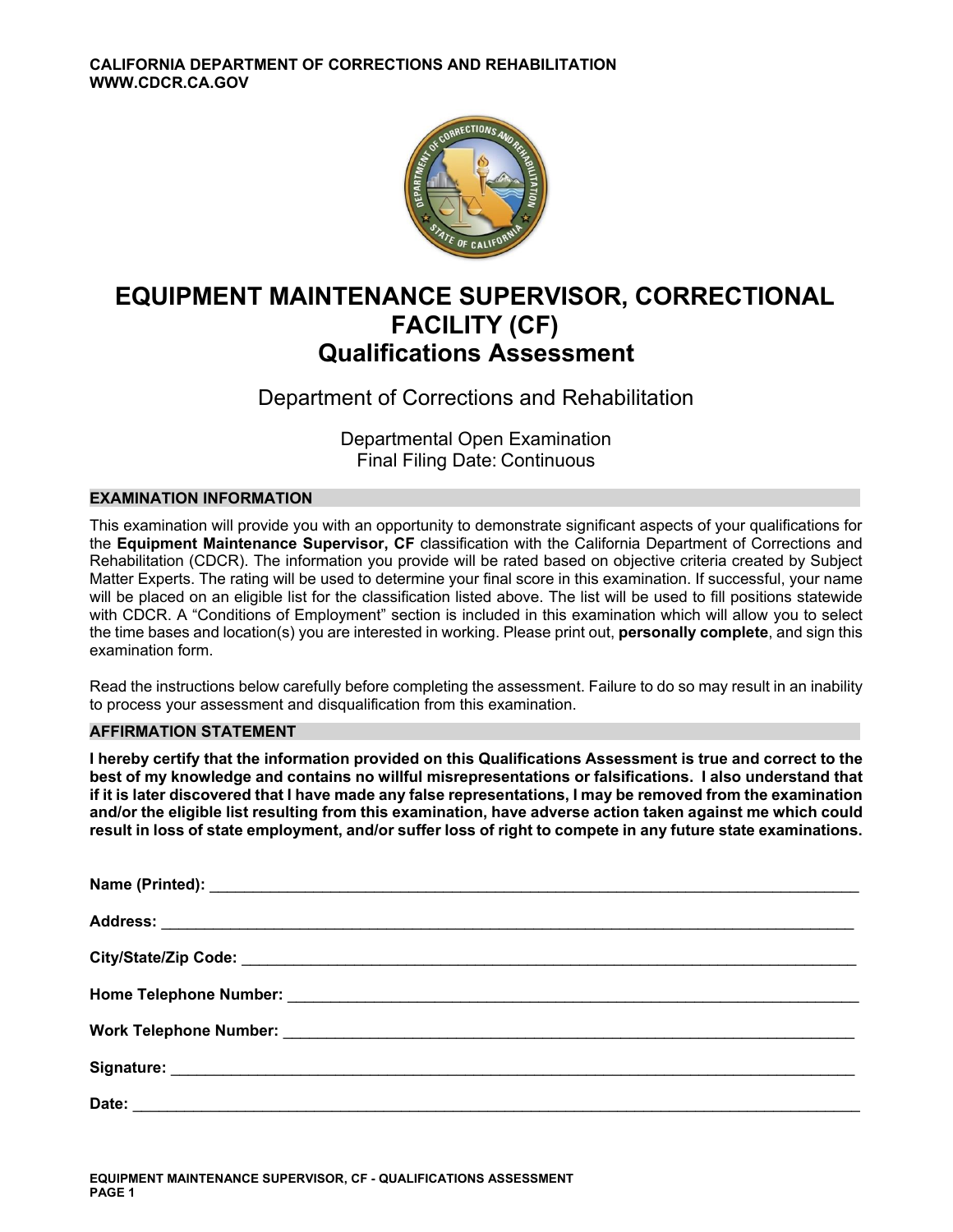# **FILING INSTRUCTIONS**

#### **All applicants must complete and submit the following examination materials:**

- [Examination Application \(STD. 678\)](https://jobs.ca.gov/pdf/STD678.pdf)
- Qualifications Assessment

#### By mail to:

**Department of Corrections and Rehabilitation Office of Workforce Planning P.O. Box 942883 Sacramento, CA 94283-0001** 

Or in person at:

**Department of Corrections and Rehabilitation 1515 S Street Sacramento, CA 95811-7243 Attn: Office of Workforce Planning, 211S** 

If you are personally delivering your application and Qualifications Assessment, you must do so between the hours of 8:00 a.m. and 5:00 p.m., Monday through Friday, excluding holidays, on or before the cut-off date to the street address listed above.

### **NOTE:**

- All examination materials must have original signatures.
- Be sure your envelope has adequate postage if submitting via mail.
- Faxed or emailed copies will **NOT** be accepted under any circumstances.
- Make and keep a photocopy of the completed Qualifications Assessment for your records.

### **GENERAL INSTRUCTIONS**

This Qualifications Assessment is the sole component of the examination. To obtain a position on the eligible list, a minimum score of 70% must be achieved. Therefore, please be sure to review and follow all instructions carefully as missing or incomplete information may result in disqualification or a lower score.

This examination is comprised of the following areas:

- Affirmation Statement (page 1)
- Filing Instructions / General Instructions (page 2)
- Prior State Employment / Conditions of Employment (pages 3 4)
- Rating Instructions (page 5)
- Knowledge & Experience Assessment (pages 6 10)
- Recruitment Questionnaire (page 11)

# **YOUR RESPONSES ARE SUBJECT TO VERIFICATION**

Please keep in mind that all information provided on this Qualifications Assessment will be subject to verification at any time during the examination process, hiring process, and even after gaining employment. Anyone who misrepresents his/her experience will be subject to adverse consequences, which could include the following action(s):

- Removal from the examination process
- Removal from the eligible list / certification list
- Loss of State employment
- Loss of rights to compete in any future state examinations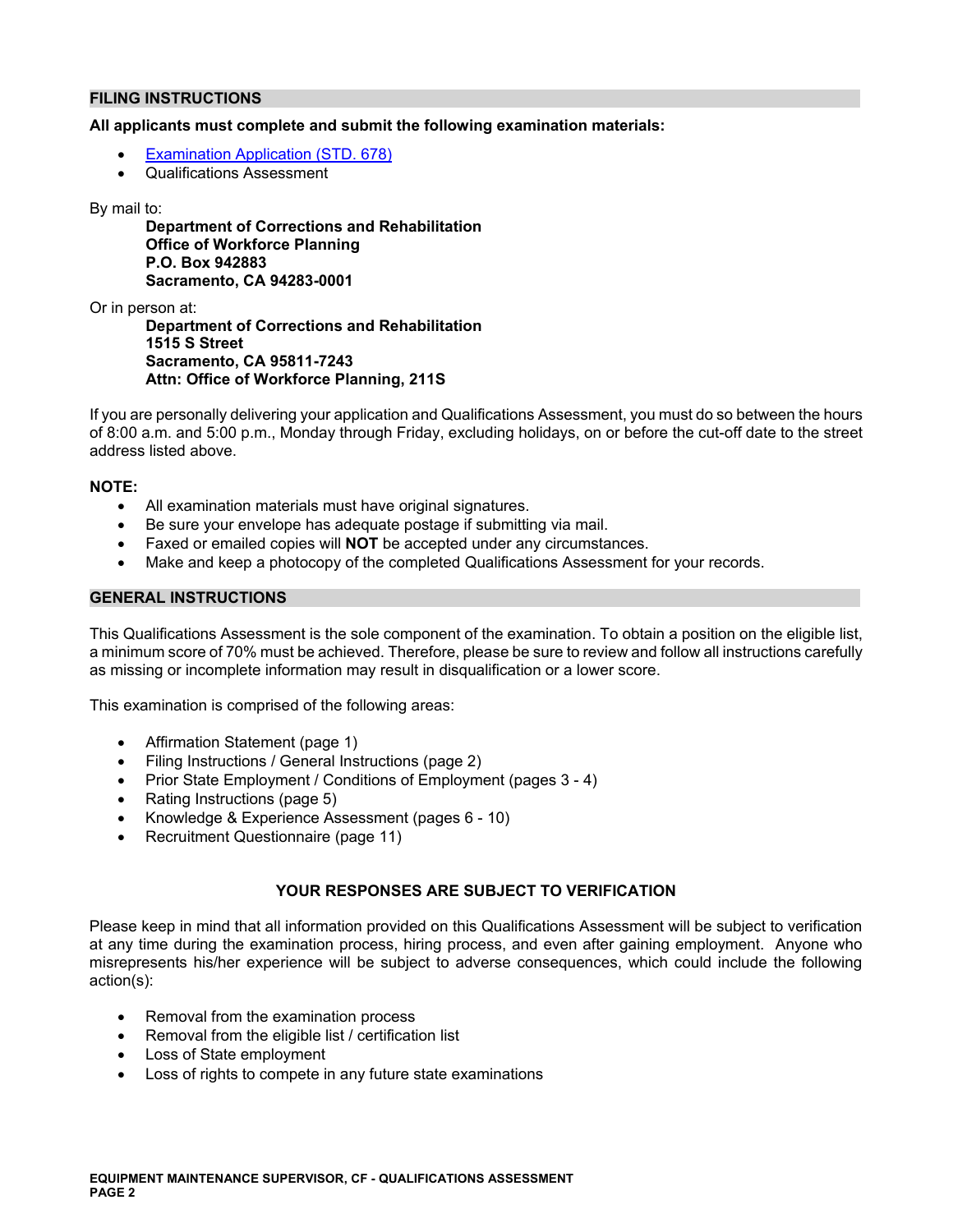### **PRIOR STATE EMPLOYMENT INFORMATION**

**Complete this next section ONLY if you have been previously dismissed from California State Civil Service employment by punitive action or as a result of disciplinary proceedings. IF THIS DOES NOT APPLY TO YOU, please skip this question.** 

**Do you have written permission from the California Department of Human Resources (CalHR) to take this examination?** 





**State Personnel Board, Rule 211 provides that a dismissed state employee may only participate in State Civil Service examinations if he/she has obtained prior consent from the State Personnel Board.** 

### **CONDITIONS OF EMPLOYMENT**

# **PLEASE MARK THE APPROPRIATE BOX(ES) OF YOUR CHOICE.**

If you are successful in this examination, your name will be placed on an active employment list and referred to fill vacancies Statewide according to the conditions you specify on this form.

#### **TYPE OF APPOINTMENT YOU WILL ACCEPT**

Please mark the appropriate box(es) - you may check "(A) Any" if you are willing to accept any type of employment.

☐ **(D) Permanent Full-Time** ☐ **(R) Permanent Part-Time** ☐ **(K) Limited-Term Full-Time** ☐ **(A) Any** 

If all are marked and you receive an appointment other than permanent full-time, your name will continue to be considered for permanent full-time positions.

#### **LOCATION(S) YOU ARE WILLING TO WORK**

☐ **5 ANYWHERE IN THE STATE –** If this box is marked, no further selection is necessary

# **NORTHERN REGION**

- 
- 
- 
- 
- Mule Creek State Prison ☐ 2500 **Modoc County** ☐ 4700 **Siskiyou County**  Pine Grove Youth Conservation ☐ 2800 **Napa County** Camp ☐ 4800 **Solano County**  ☐ 2900 – **Nevada County**  California Medical Facility ☐ 0400 – **Butte County**
- 
- ☐ 0500 **Calaveras County**
- 
- ☐ 0700 **Contra Costa County**  CSP, Sacramento ☐ 5200 **Tehama County**
- 
- 
- 
- 
- ☐ ☐ 3900 **San Joaquin County** 1200 **Humboldt County**  Deuel Vocational Institute ☐ 5800 **Yuba County**
- 
- ☐ 1800 **Lassen County**  O.H. Close YCF
- California Correctional Center N.A. Chaderjian YCF
- High Desert State Prison
- 
- 
- ☐ 2300 **Mendocino County** 0300 **Amador County** ☐ ☐ 4600 **Sierra County** 
	-
	-
	-
	- □ 3100 **Placer County**
	-
	-
	-
	-
- ☐ 0800 **Del Norte County**  Folsom State Prison ☐ 5300 **Trinity County**  Pelican Bay State Prison Richard A. McGee Correctional **<u>□ 5500</u> – El Dorado County Fraining Center County Center County County Center County Center Sierra Conservation Center<br>□ 1100 – Glenn County Sierra County Sierra Conservation Center Sierra Conservation Center Sierra Con** 
	-
- ☐ ☐ 3800 **San Francisco County** 1100 **Glenn County** ☐ 5700 **Yolo County** 
	-
	- California Health Care Facility
	-
	-
	-
- ☐ 0100 **Alameda County** ☐ 2100 **Marin County** ☐ 4100 **San Mateo County**
- □ 0200 Alpine County <br>
0200 Alpine County **and Count in COU** + CSP, San Quentin and a county and a integration of the County of CSP, San Quentin
	-
	-
	-
	-
	-
- ☐ ☐ 4900 **Sonoma County** 3200 **Plumas County** ☐ 0600 **Colusa County** 
	-
	- ☐ 5100 **Sutter County** 3400 **Sacramento County** ☐
		-
		-
		-
		-
		-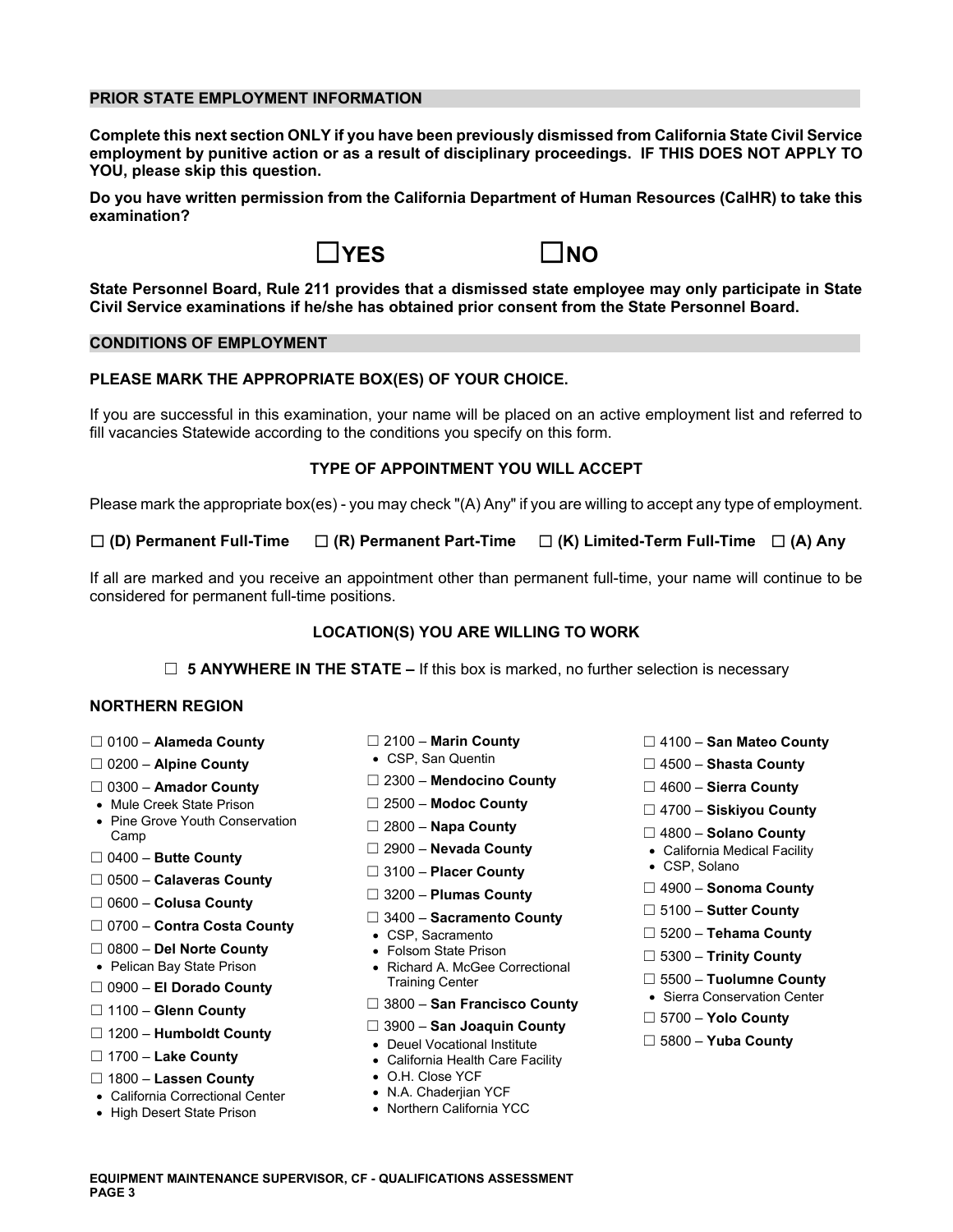# **CENTRAL REGION**

- 
- 
- 
- 
- 
- 
- 
- 
- 

- 
- 
- □ 1400 **Inyo County** <br>CA Substance Abuse Treatment **SALING SALING COUNTY** <br>Facility Facility **COUNTY** Facility **COUNTY COUNTY COUNTY** ☐ 1500 – **Kern County** Facility ☐ 3500 – **San Benito County** 
	-
- California City Correctional ☐ 2000 **Madera County** ☐ 4000 **San Luis Obispo** Facility Central California Women's **County**  California Correctional Institution Facility California Men's Colony Kern Valley State Prison
	-
	-
	-
	-

- ☐ 1000 **Fresno County** ☐ 1600 **Kings County** ☐ 2700 **Monterey County**  Pleasant Valley State Prison Avenal State Prison Correctional Training Facility
	-
	-
	-
	-
- Kern Valley State Prison **Facility** Practitive Prison **in State Prison in the County** of North Kern State Prison **in State Prison** in North Kern State Prison **in North Kern State Prison** in North Kern State Prison **in N**
- Wasco State Prison **DEMILY COLL THE COUNTY ARE COUNTY** DEMILY ASSAUTED MATIPOSA County DEMILY AND DEMILY AND DEMILY AND DEMILY AND DEMILY AND DEMILY AND DEMILY AND DEMILY ARE COUNTY
	- ☐ 2400 **Merced County** ☐ 5000 **Stanislaus County**
	- ☐ 2600 **Mono County** ☐ 5400 **Tulare County**

# **SOUTHERN REGION**

- 
- 
- 
- 
- 
- 
- 
- 
- 
- 
- ☐ Ironwood State Prison 1900 **Los Angeles County**  ☐ 5600 **Ventura County**  CSP, Los Angeles County ☐ 3600 **San Bernardino**  Ventura YCF

**• California Institution for Men** California Institution for Women

- ☐ 1300 **Imperial County** ☐ 3300 **Riverside County** ☐ 3700 **San Diego County**
- Calipatria State Prison California Rehabilitation Center RJ Donovan Correctional Facility
- CSP, Centinela **Chuckawalla Valley State Prison** □ 4200 **Santa Barbara County 1000 Lee Angeles County** Ironwood State Prison
	-
	-

**ADDRESS OR EMPLOYMENT CHANGES** 

After list release, successful candidates may update any address and/or availability for employment preference information by accessing their [CalCareer Account](https://www.jobs.ca.gov/) [\(www.jobs.ca.gov](www.jobs.ca.gov)) on the California Department of Human Resources (CalHR) website or by notifying CDCR at the following address:

> California Department of Corrections and Rehabilitation Office of Workforce Planning P.O. Box 942883 Sacramento, CA 94283-0001 Attn: Certification Unit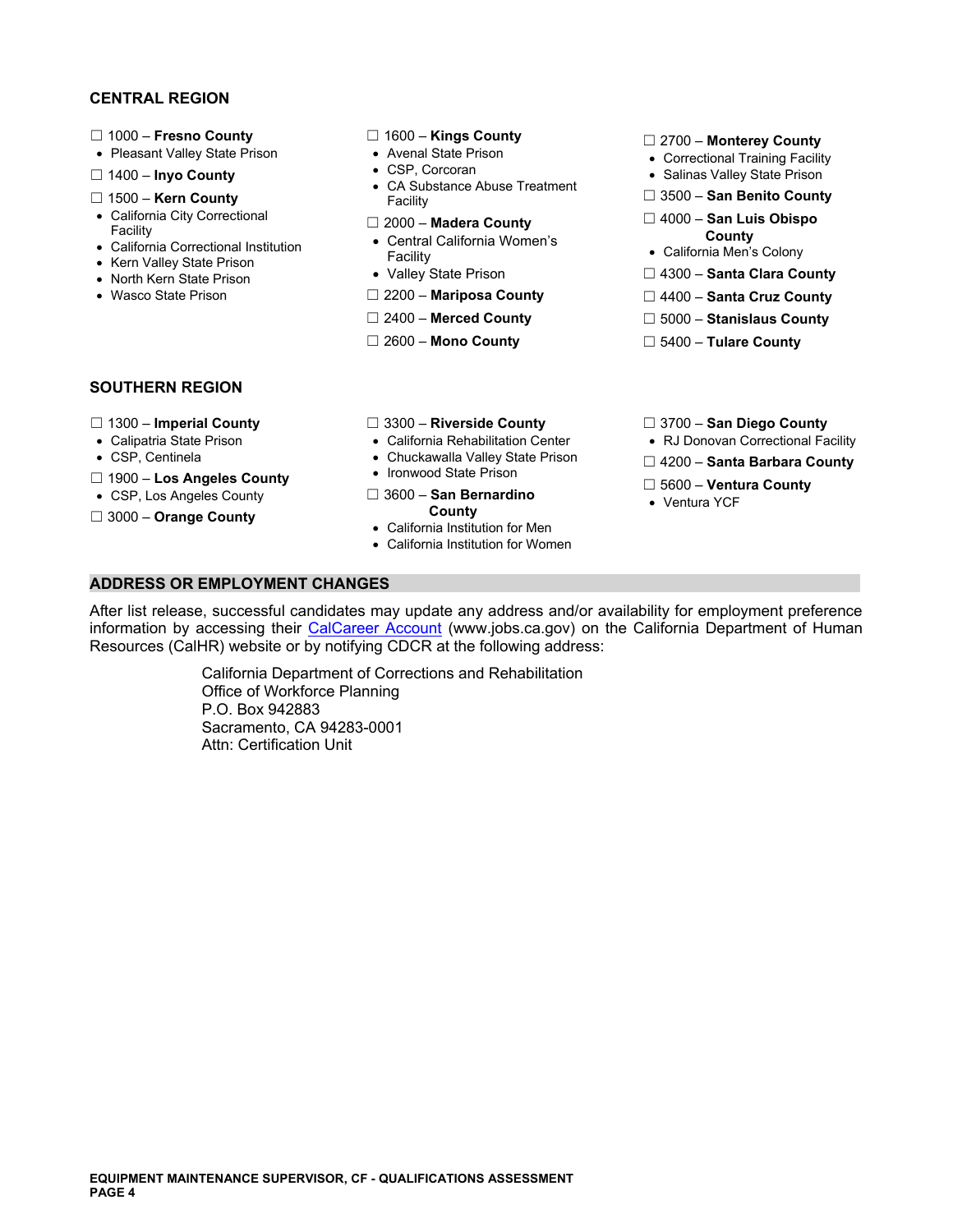# **RATING INSTRUCTIONS**

Rate your knowledge and experience performing specific job-related actions, using the rating scale(s) below.

Respond to each statement, beginning on the following page, by indicating how the statement applies to you. You are required to respond to every statement by marking one option for each of the two scales provided. Responses may not be changed or added once submitted to the Office of Workforce Planning. Missing responses will result in a lower score.

In responding to each statement, you may refer to your FORMAL EDUCATION, FORMAL TRAINING COURSES, and/or WORK EXPERIENCE whether paid or not paid.

# **SCALE #1 - KNOWLEDGE RELATED TO PERFORMING THIS ACTION**

#### **Extensive Knowledge**

I possess an expert knowledge level to the extent that I have effectively performed tasks related to this knowledge in the most difficult and complex situations **and** I have instructed others on specific aspects of this knowledge.

#### **Moderate Knowledge**

I possess an advanced knowledge level to the extent that I could effectively perform this task under the majority of circumstances or situations encountered.

#### **Basic Knowledge**

I possess a sufficient knowledge level that would allow me to perform this task successfully in routine situations.

#### **Limited Knowledge**

I have some knowledge of how to perform this task, but I may require additional instruction to apply my knowledge effectively.

#### **No Knowledge**

I have no knowledge of how to perform this task or what it may entail.

# **SCALE #2 - EXPERIENCE RELATED TO PERFORMING THIS ACTION**

#### **Extensive Experience**

I have more than 7 years of experience in regularly performing this action **and** I have instructed others on this specific action.

#### **Moderate Experience**

I have more than 6 years, but less than 7 years of experience performing this action **and** I can perform it independently.

#### **Basic Experience**

I have more than 5 years, but less than 6 years of experience performing this action **and** I have performed it regularly with minimal or no assistance.

#### **Limited Experience**

I have less than 5 years of experience in performing this action **and** I may require assistance for successful performance.

# **No Experience**

I have never performed this action.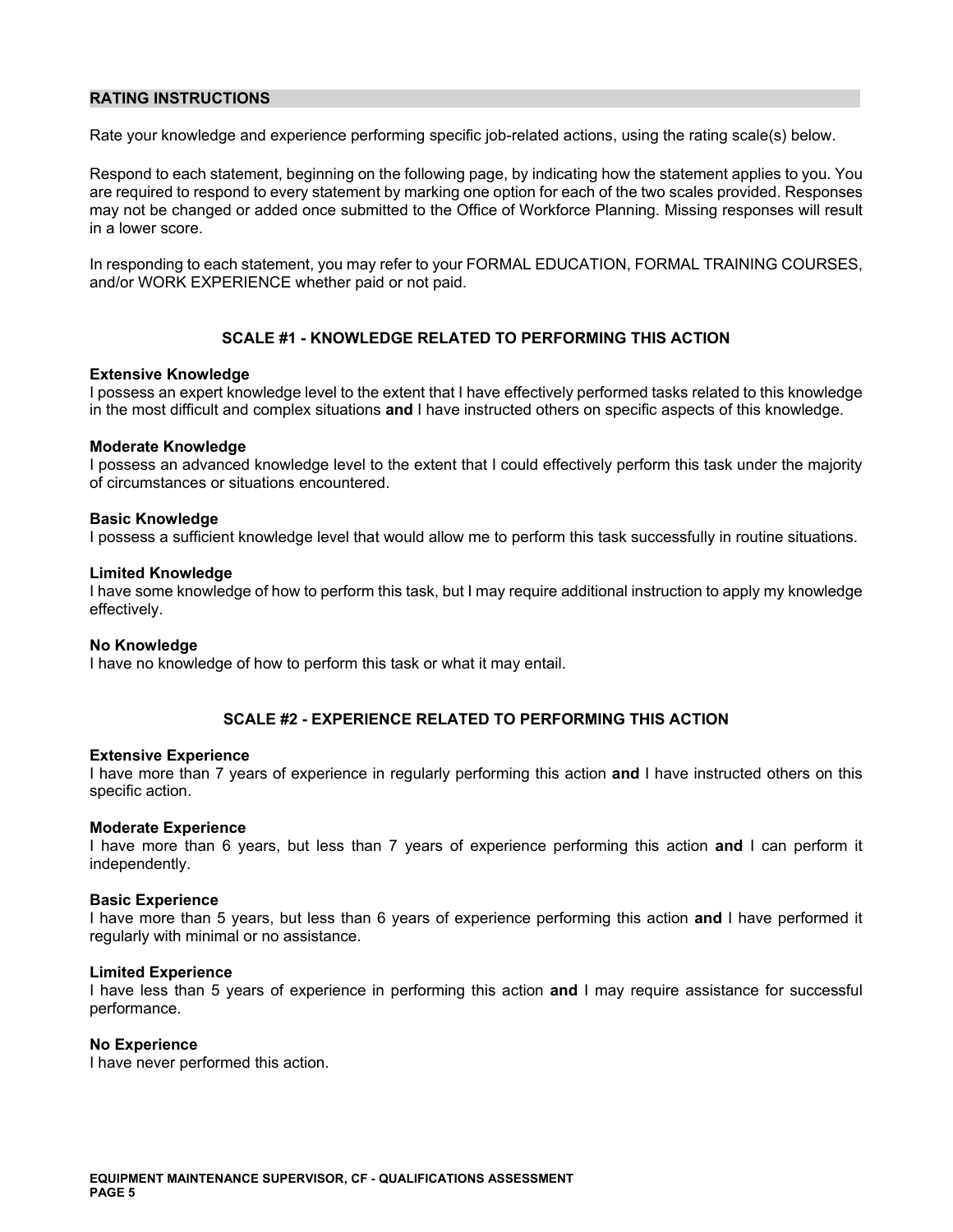| Inspect motor vehicles and mobile heavy equipment (e.g., passenger buses, tractors) to determine condition,<br>1.<br>safety, repairs and/or replacement. |                                              |  |
|----------------------------------------------------------------------------------------------------------------------------------------------------------|----------------------------------------------|--|
| Knowledge related to performing this action                                                                                                              | Experience related to performing this action |  |
| □ Extensive Knowledge                                                                                                                                    | □ Extensive Experience                       |  |
| □ Moderate Knowledge                                                                                                                                     | □ Moderate Experience                        |  |
| □ Basic Knowledge                                                                                                                                        | □ Basic Experience                           |  |
| $\Box$ Limited Knowledge                                                                                                                                 | $\Box$ Limited Experience                    |  |
| □ No Knowledge                                                                                                                                           | $\Box$ No Experience                         |  |
| Determine appropriate service, repairs and/or replacement of motor vehicles/mobile heavy equipment.<br>2.                                                |                                              |  |
| Knowledge related to performing this action                                                                                                              | Experience related to performing this action |  |
| $\Box$ Extensive Knowledge                                                                                                                               | □ Extensive Experience                       |  |
| □ Moderate Knowledge                                                                                                                                     | □ Moderate Experience                        |  |
| □ Basic Knowledge                                                                                                                                        | □ Basic Experience                           |  |
| □ Limited Knowledge                                                                                                                                      | $\Box$ Limited Experience                    |  |
| □ No Knowledge                                                                                                                                           | $\Box$ No Experience                         |  |
| Adhere to manufacturer's specifications verifying motor vehicles/mobile heavy equipment meet standard<br>3.<br>recommendations.                          |                                              |  |
| Knowledge related to performing this action                                                                                                              | Experience related to performing this action |  |
| □ Extensive Knowledge                                                                                                                                    | $\Box$ Extensive Experience                  |  |
| □ Moderate Knowledge                                                                                                                                     | □ Moderate Experience                        |  |
| □ Basic Knowledge                                                                                                                                        | □ Basic Experience                           |  |
| □ Limited Knowledge                                                                                                                                      | $\Box$ Limited Experience                    |  |
| □ No Knowledge                                                                                                                                           | $\Box$ No Experience                         |  |
| Review retention schedule (e.g., invoices, accident reports) to comply with periodic storage requirements.<br>4.                                         |                                              |  |
| Knowledge related to performing this action                                                                                                              | Experience related to performing this action |  |
| □ Extensive Knowledge                                                                                                                                    | $\Box$ Extensive Experience                  |  |
| □ Moderate Knowledge                                                                                                                                     | $\Box$ Moderate Experience                   |  |
| □ Basic Knowledge                                                                                                                                        | <b>Basic Experience</b>                      |  |
| □ Limited Knowledge                                                                                                                                      | $\Box$ Limited Experience                    |  |
| □ No Knowledge                                                                                                                                           | $\Box$ No Experience                         |  |
| Assess motor vehicles/mobile heavy equipment value to endorse repair cost versus replacement.<br>-5.                                                     |                                              |  |
| Knowledge related to performing this action                                                                                                              | Experience related to performing this action |  |
| □ Extensive Knowledge                                                                                                                                    | $\Box$ Extensive Experience                  |  |
| □ Moderate Knowledge                                                                                                                                     | □ Moderate Experience                        |  |

- 
- ☐ Basic Knowledge ☐ Basic Experience ☐ Limited Knowledge ☐ Limited Experience
- 
- 
- 
- 
- □ No Experience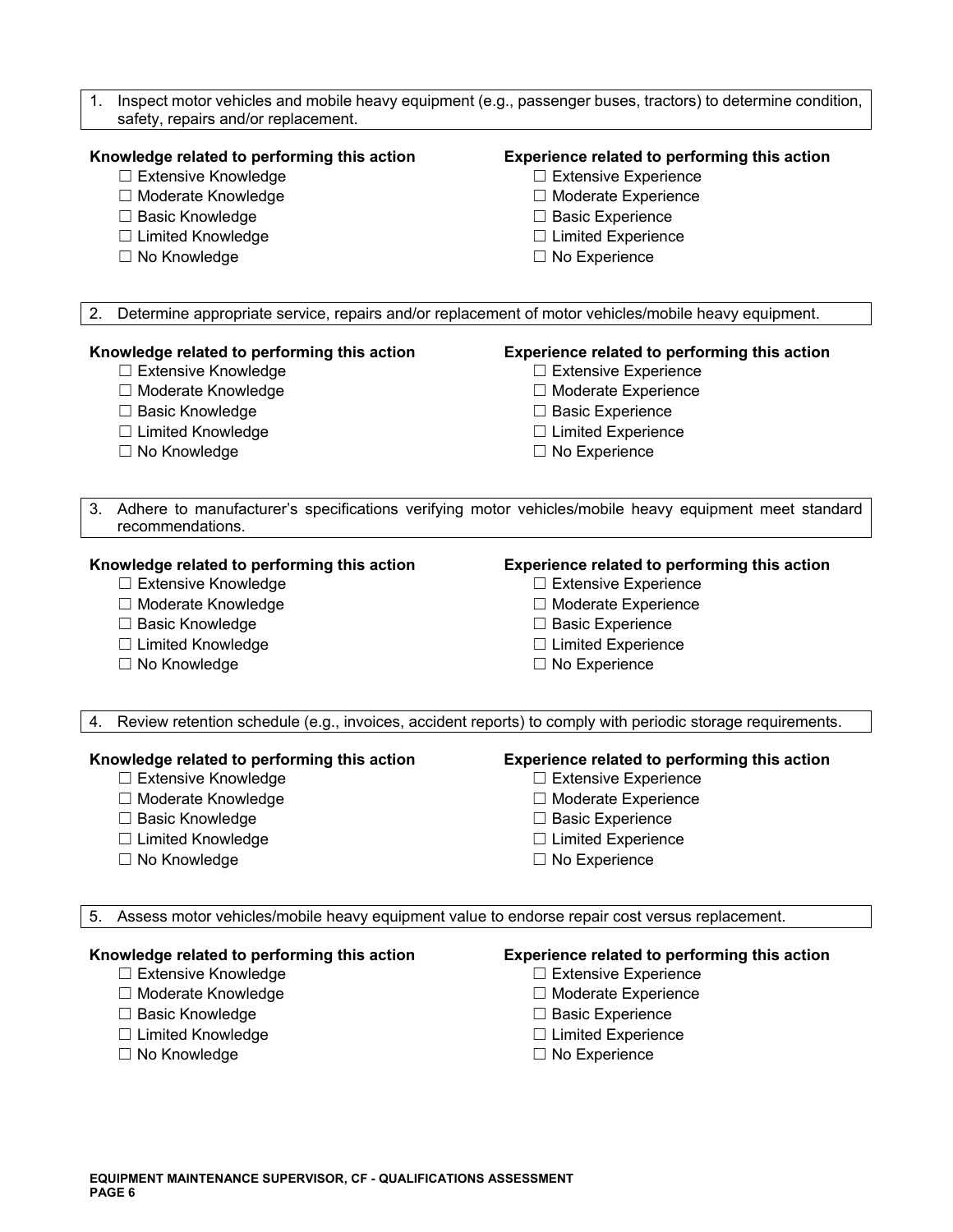- 6. Determine when to send a vehicle (e.g., bus, van, truck, etc.) to the approved vendor for the prescribed service/repair. **Knowledge related to performing this action Experience related to performing this action**  ☐ Extensive Knowledge ☐ Extensive Experience ☐ Moderate Knowledge ☐ Moderate Experience ☐ Basic Knowledge ☐ Basic Experience ☐ Limited Knowledge ☐ Limited Experience ☐ No Knowledge ☐ No Experience 7. Prepare purchase orders/estimates for motor vehicles/mobile heavy equipment to facilitate the ordering process. **Knowledge related to performing this action Experience related to performing this action**  ☐ Extensive Knowledge ☐ Extensive Experience ☐ Moderate Knowledge ☐ Moderate Experience ☐ Basic Knowledge ☐ Basic Experience ☐ Limited Knowledge ☐ Limited Experience ☐ No Knowledge ☐ No Experience 8. Maintain the motor vehicles/mobile heavy equipment repair tracking system to facilitate the billing process. **Knowledge related to performing this action Experience related to performing this action**  ☐ Extensive Knowledge ☐ Extensive Experience ☐ Moderate Knowledge ☐ Moderate Experience ☐ Basic Knowledge ☐ Basic Experience ☐ Limited Knowledge ☐ Limited Experience ☐ No Knowledge ☐ No Experience 9. Write justifications for motor vehicles/mobile heavy equipment to confirm the appropriate use. **Knowledge related to performing this action Experience related to performing this action**  ☐ Extensive Knowledge ☐ Extensive Experience ☐ Moderate Knowledge ☐ Moderate Experience ☐ Basic Knowledge ☐ Basic Experience ☐ Limited Knowledge ☐ Limited Experience ☐ No Knowledge ☐ No Experience 10. Review motor vehicles/mobile heavy equipment modification requests to determine approval/denial. **Knowledge related to performing this action Experience related to performing this action**  ☐ Extensive Knowledge ☐ Extensive Experience ☐ Moderate Knowledge ☐ Moderate Experience
	- ☐ Basic Knowledge ☐ Basic Experience
	- ☐ Limited Knowledge ☐ Limited Experience
	-
- 
- 
- 
- ☐ No Knowledge ☐ No Experience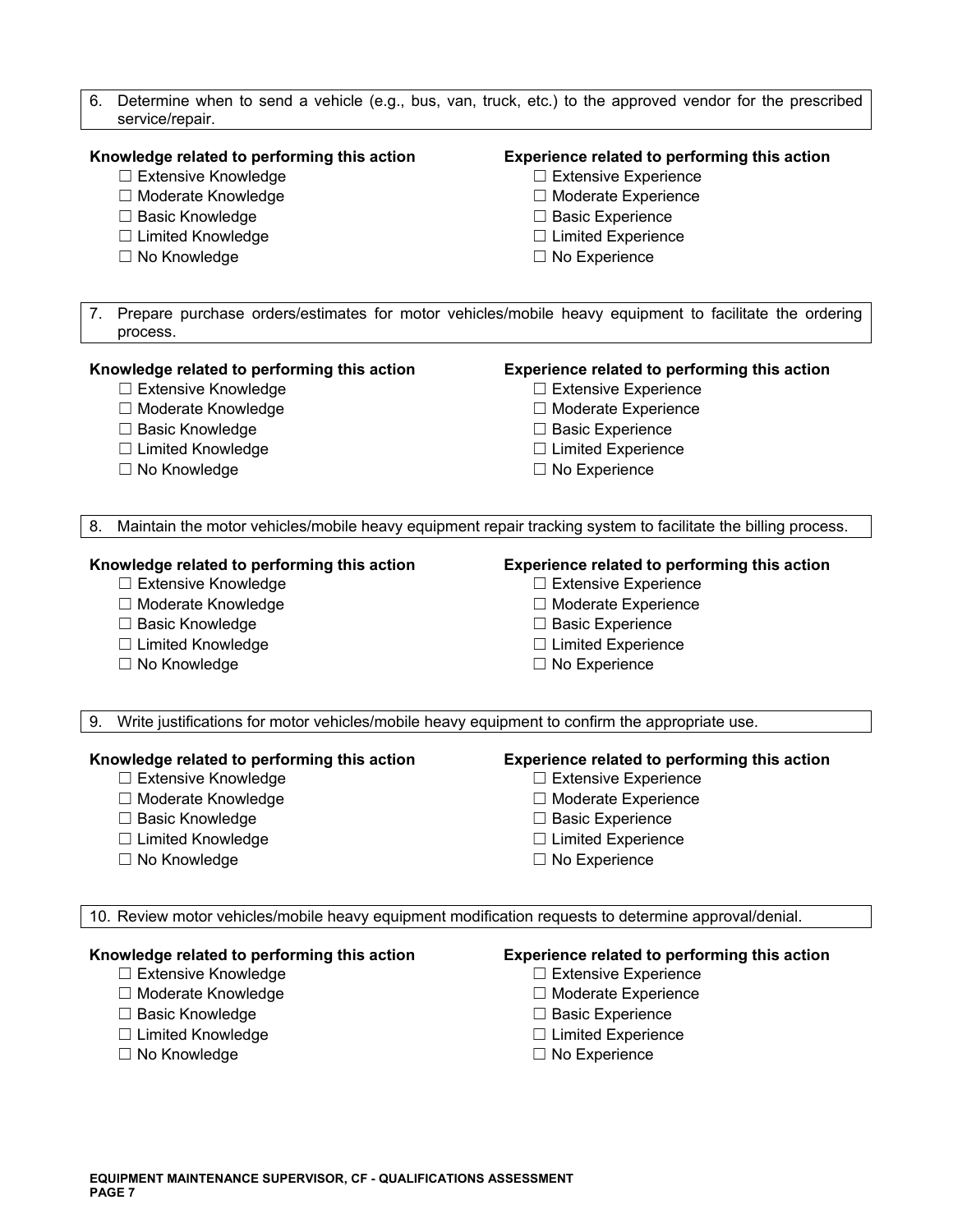| 11. Submit quotes (e.g., drawings, pictures) for approval/denial.                                                                                |                                              |  |
|--------------------------------------------------------------------------------------------------------------------------------------------------|----------------------------------------------|--|
| Knowledge related to performing this action                                                                                                      | Experience related to performing this action |  |
| □ Extensive Knowledge                                                                                                                            | □ Extensive Experience                       |  |
| □ Moderate Knowledge                                                                                                                             | □ Moderate Experience                        |  |
| □ Basic Knowledge                                                                                                                                | □ Basic Experience                           |  |
| □ Limited Knowledge                                                                                                                              | $\Box$ Limited Experience                    |  |
| □ No Knowledge                                                                                                                                   | $\Box$ No Experience                         |  |
| 12. Inspect American Disability Act (ADA) equipment (e.g., wheelchair, lift, assemblies, etc.) to certify safety,<br>reliability and compliance. |                                              |  |
| Knowledge related to performing this action                                                                                                      | Experience related to performing this action |  |
| □ Extensive Knowledge                                                                                                                            | $\Box$ Extensive Experience                  |  |
| □ Moderate Knowledge                                                                                                                             | □ Moderate Experience                        |  |
| □ Basic Knowledge                                                                                                                                | □ Basic Experience                           |  |
| $\Box$ Limited Knowledge                                                                                                                         | $\Box$ Limited Experience                    |  |
| □ No Knowledge                                                                                                                                   | $\Box$ No Experience                         |  |
| 13. Confirm motor vehicles/mobile heavy equipment has been repaired by approved vendor.                                                          |                                              |  |
| Knowledge related to performing this action                                                                                                      | Experience related to performing this action |  |
| □ Extensive Knowledge                                                                                                                            | $\Box$ Extensive Experience                  |  |
| □ Moderate Knowledge                                                                                                                             | □ Moderate Experience                        |  |
| □ Basic Knowledge                                                                                                                                | $\Box$ Basic Experience                      |  |
| □ Limited Knowledge                                                                                                                              | $\Box$ Limited Experience                    |  |
| $\Box$ No Knowledge                                                                                                                              | $\Box$ No Experience                         |  |
| 14. Confirm repair estimates from vendors are necessary.                                                                                         |                                              |  |
| Knowledge related to performing this action                                                                                                      | Experience related to performing this action |  |
| □ Extensive Knowledge                                                                                                                            | □ Extensive Experience                       |  |
| □ Moderate Knowledge                                                                                                                             | $\Box$ Moderate Experience                   |  |
| $\Box$ Basic Knowledge                                                                                                                           | $\Box$ Basic Experience                      |  |
| □ Limited Knowledge                                                                                                                              | $\Box$ Limited Experience                    |  |
| □ No Knowledge                                                                                                                                   | $\Box$ No Experience                         |  |
| 15. Provide training to staff to be in compliance with safety standards.                                                                         |                                              |  |
| Knowledge related to performing this action                                                                                                      | Experience related to performing this action |  |
| □ Extensive Knowledge                                                                                                                            | $\Box$ Extensive Experience                  |  |
| □ Moderate Knowledge                                                                                                                             | □ Moderate Experience                        |  |
| □ Basic Knowledge                                                                                                                                | $\Box$ Basic Experience                      |  |
| □ Limited Knowledge                                                                                                                              | $\Box$ Limited Experience                    |  |
| □ No Knowledge                                                                                                                                   | $\Box$ No Experience                         |  |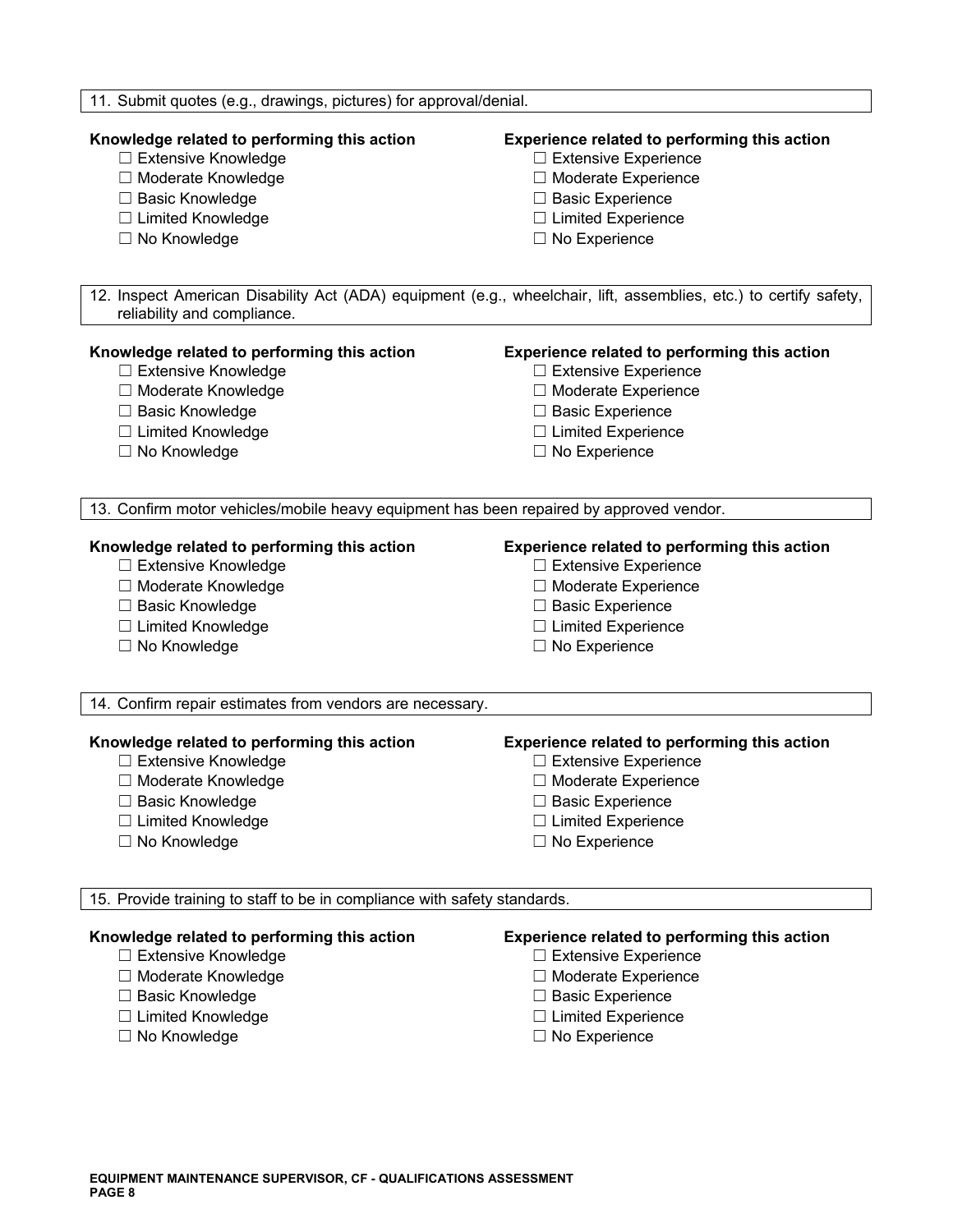| 16. Direct the work of staff to meet job performance expectations.                                                                                                                            |                                                                                                                                                                                           |  |
|-----------------------------------------------------------------------------------------------------------------------------------------------------------------------------------------------|-------------------------------------------------------------------------------------------------------------------------------------------------------------------------------------------|--|
| Knowledge related to performing this action<br>□ Extensive Knowledge<br>□ Moderate Knowledge<br>□ Basic Knowledge<br>□ Limited Knowledge<br>□ No Knowledge                                    | Experience related to performing this action<br>□ Extensive Experience<br>□ Moderate Experience<br>$\Box$ Basic Experience<br>$\Box$ Limited Experience<br>$\Box$ No Experience           |  |
| 17. Review travel documentation (e.g., mileage logs, pre and post trip inspections) of staff to verify completion,                                                                            |                                                                                                                                                                                           |  |
| timeliness and compliance.<br>Knowledge related to performing this action<br>□ Extensive Knowledge<br>□ Moderate Knowledge<br>□ Basic Knowledge<br>□ Limited Knowledge<br>$\Box$ No Knowledge | Experience related to performing this action<br>$\Box$ Extensive Experience<br>□ Moderate Experience<br>□ Basic Experience<br>$\Box$ Limited Experience<br>$\Box$ No Experience           |  |
| 18. Report possible misuse of motor vehicles/mobile heavy equipment to management.                                                                                                            |                                                                                                                                                                                           |  |
| Knowledge related to performing this action<br>□ Extensive Knowledge<br>□ Moderate Knowledge<br>□ Basic Knowledge<br>□ Limited Knowledge<br>□ No Knowledge                                    | Experience related to performing this action<br>□ Extensive Experience<br>□ Moderate Experience<br>□ Basic Experience<br>$\Box$ Limited Experience<br>$\Box$ No Experience                |  |
| 19. Report fraudulent repairs of motor vehicles/mobile heavy equipment to management.                                                                                                         |                                                                                                                                                                                           |  |
| Knowledge related to performing this action<br>□ Extensive Knowledge<br>$\Box$ Moderate Knowledge<br>□ Basic Knowledge<br>□ Limited Knowledge<br>□ No Knowledge                               | Experience related to performing this action<br>□ Extensive Experience<br>$\Box$ Moderate Experience<br>$\Box$ Basic Experience<br>$\Box$ Limited Experience<br>$\Box$ No Experience      |  |
| 20. Supervise the conduct of staff to prevent damage to worksite property that may result in injury or death.                                                                                 |                                                                                                                                                                                           |  |
| Knowledge related to performing this action<br>$\Box$ Extensive Knowledge<br>□ Moderate Knowledge<br>□ Basic Knowledge<br>□ Limited Knowledge<br>□ No Knowledge                               | Experience related to performing this action<br>$\Box$ Extensive Experience<br>$\Box$ Moderate Experience<br>$\Box$ Basic Experience<br>$\Box$ Limited Experience<br>$\Box$ No Experience |  |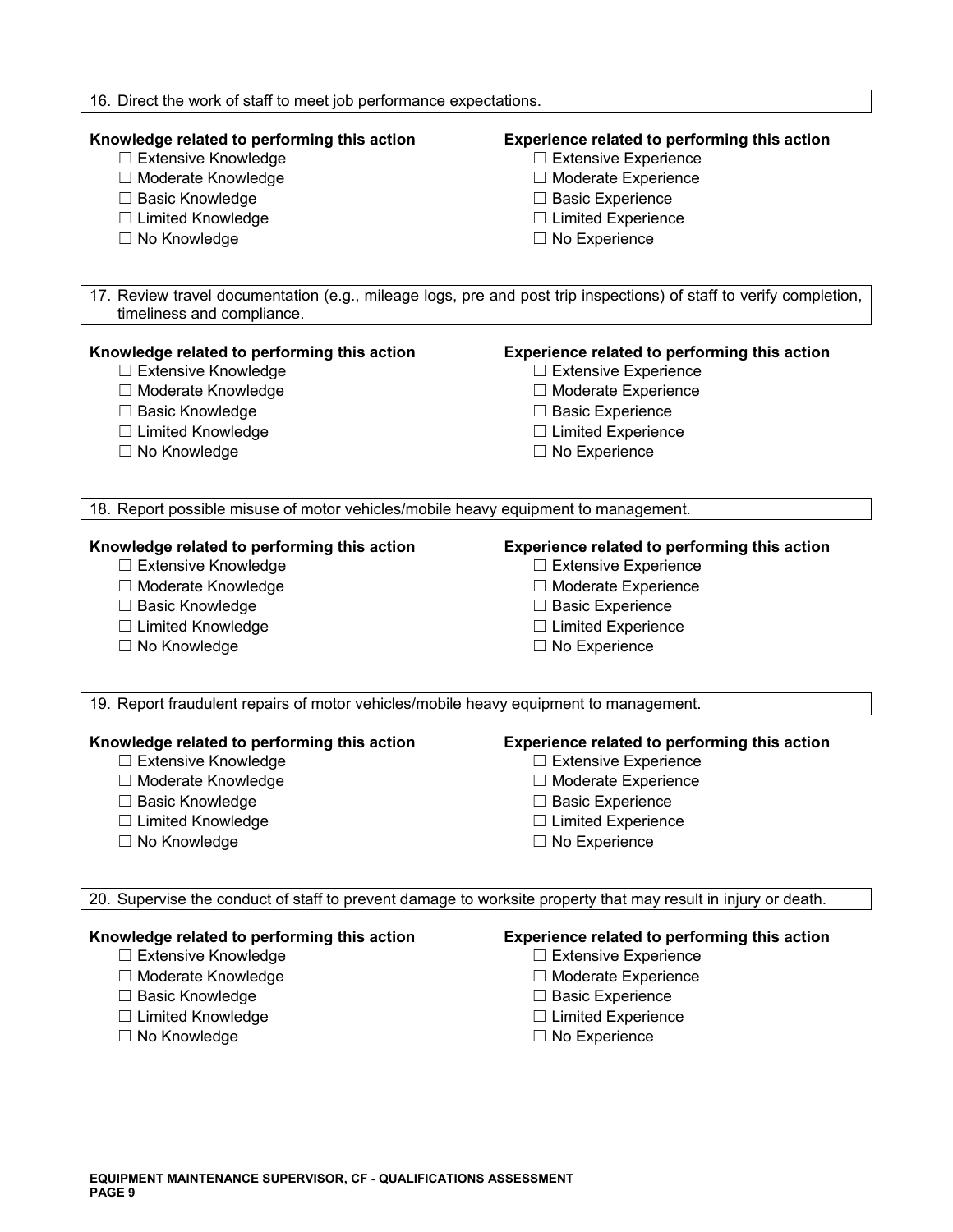| 21. Direct staff to enforce the conduct of inmate workers to prevent escapes, damage to property, or physical<br>assaults.                                                                                                       |                                                                                                                |  |
|----------------------------------------------------------------------------------------------------------------------------------------------------------------------------------------------------------------------------------|----------------------------------------------------------------------------------------------------------------|--|
| Knowledge related to performing this action                                                                                                                                                                                      | Experience related to performing this action                                                                   |  |
| □ Extensive Knowledge                                                                                                                                                                                                            | □ Extensive Experience                                                                                         |  |
| □ Moderate Knowledge                                                                                                                                                                                                             | □ Moderate Experience                                                                                          |  |
| □ Basic Knowledge                                                                                                                                                                                                                | □ Basic Experience                                                                                             |  |
| □ Limited Knowledge                                                                                                                                                                                                              | $\Box$ Limited Experience                                                                                      |  |
| □ No Knowledge                                                                                                                                                                                                                   | $\Box$ No Experience                                                                                           |  |
| 22. Create a safe work environment by training and monitoring staff in the prevention of accidents and injuries in<br>the garage area (e.g. wet floor signs, verbal warnings, use of Personal Protective Equipment [PPE], etc.). |                                                                                                                |  |
| Knowledge related to performing this action                                                                                                                                                                                      | Experience related to performing this action                                                                   |  |
| □ Extensive Knowledge                                                                                                                                                                                                            | $\Box$ Extensive Experience                                                                                    |  |
| □ Moderate Knowledge                                                                                                                                                                                                             | □ Moderate Experience                                                                                          |  |
| □ Basic Knowledge                                                                                                                                                                                                                | □ Basic Experience                                                                                             |  |
| □ Limited Knowledge                                                                                                                                                                                                              | $\Box$ Limited Experience                                                                                      |  |
| $\Box$ No Knowledge                                                                                                                                                                                                              | $\Box$ No Experience                                                                                           |  |
| board and chit system).                                                                                                                                                                                                          | 23. Control tools, supplies and equipment to maintain security procedures (e.g., color coded, engraved, shadow |  |
| Knowledge related to performing this action                                                                                                                                                                                      | Experience related to performing this action                                                                   |  |
| □ Extensive Knowledge                                                                                                                                                                                                            | □ Extensive Experience                                                                                         |  |
| □ Moderate Knowledge                                                                                                                                                                                                             | □ Moderate Experience                                                                                          |  |
| □ Basic Knowledge                                                                                                                                                                                                                | □ Basic Experience                                                                                             |  |
| □ Limited Knowledge                                                                                                                                                                                                              | $\Box$ Limited Experience                                                                                      |  |
| □ No Knowledge                                                                                                                                                                                                                   | $\Box$ No Experience                                                                                           |  |
| 24. Enforce security of working areas, office machines and supplies to control access.                                                                                                                                           |                                                                                                                |  |
| Knowledge related to performing this action                                                                                                                                                                                      | Experience related to performing this action                                                                   |  |
| □ Extensive Knowledge                                                                                                                                                                                                            | $\Box$ Extensive Experience                                                                                    |  |
| □ Moderate Knowledge                                                                                                                                                                                                             | □ Moderate Experience                                                                                          |  |
| □ Basic Knowledge                                                                                                                                                                                                                | $\Box$ Basic Experience                                                                                        |  |
| □ Limited Knowledge                                                                                                                                                                                                              | $\Box$ Limited Experience                                                                                      |  |
| □ No Knowledge                                                                                                                                                                                                                   | $\Box$ No Experience                                                                                           |  |

# **THIS CONCLUDES THE EXAMINATION**

**REVISION DATE:** 5/4/2021 - AL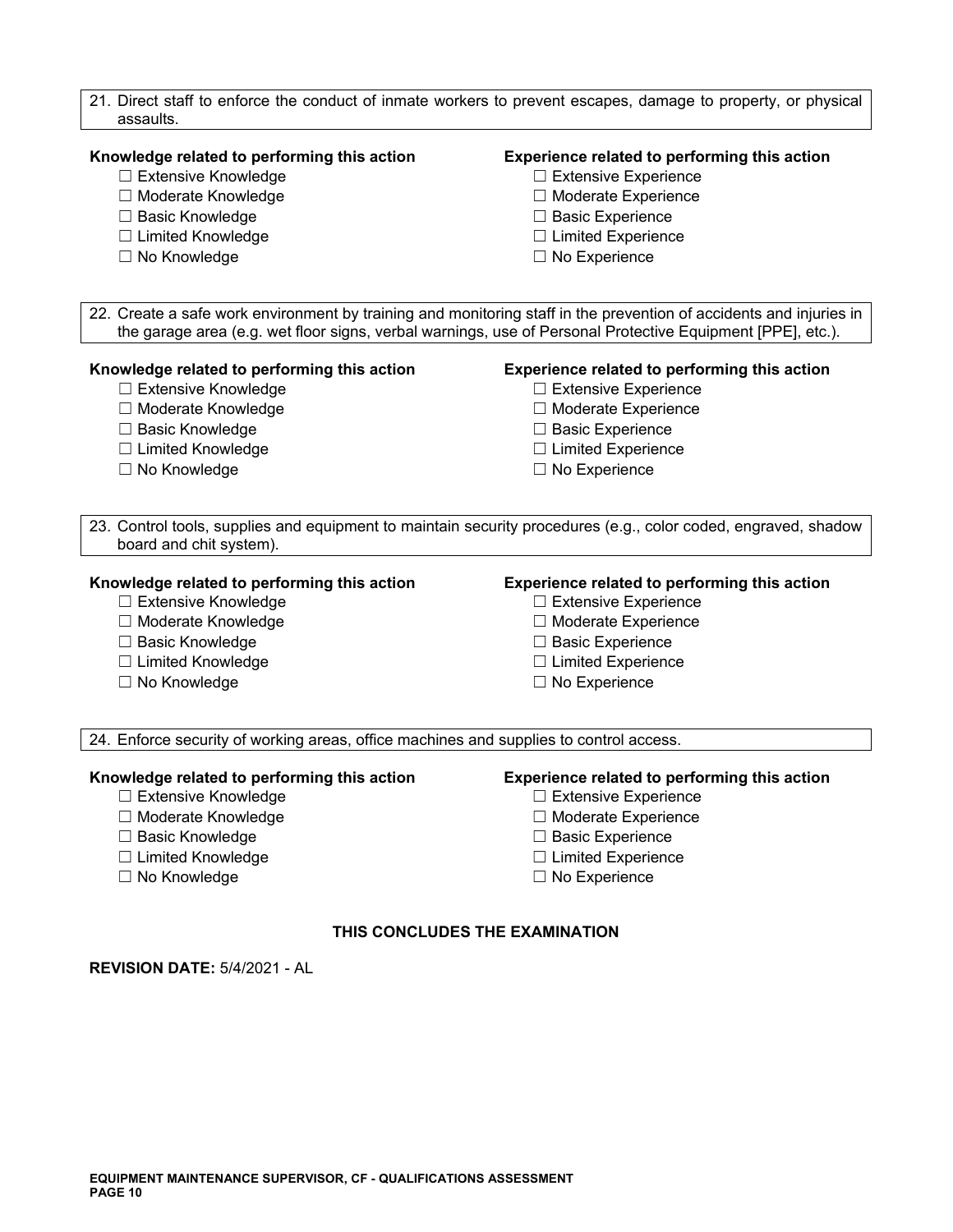# **RECRUITMENT QUESTIONNAIRE**

Applicants are asked to voluntarily provide the information below. The following data will be used for statistical data gathering and reporting purposes. This questionnaire will be separated from the examination and this information will not be used in any employment decisions.

# **GENDER**

- ☐ Male
- ☐ Female
- ☐ Non-binary

# **RACE AND ETHNICITY**

Check **one** box that best describes your race or ethnicity.

- ☐ Black or African American ☐ Multiple Asian\*\* ☐ Multiple Pacific Islander\*\*\*
- ☐ American Indian or Alaska ☐ Indian ☐ Guamanian
- ☐ Hispanic or Latino (alone or ☐ Chinese ☐ Samoan in combination with any other race) ☐ Filipino ☐ Other Pacific Islander
- 
- ☐ Multiple Races\* ☐ Korean
- Native ☐ Cambodian ☐ Hawaiian ☐ White ☐ Japanese ☐ Laotian
	- ☐ Vietnamese
	- ☐ Other Asian

# **ASIAN PACIFIC ISLANDER**

- 
- 
- 
- 
- 

\*If you identify with more than one race that is Non-Hispanic or Latino, select Multiple Races.

\*\*If you identify with more than one Asian ethnicity, select Multiple Asian.

\*\*\*If you identify with more than one Pacific Islander ethnicity, select Multiple Pacific Islander.

# **AUTHORITIES**

Government Code sections 8310.5, 19705, 19790, 19792(h) and California Code of Regulations, Title 2, sections 599.980, 11013(b) authorize the State of California to collect demographic information on job applicants and exam participants for analysis and statistical purposes.

# **CONTINUE TO NEXT PAGE TO COMPLETE RECRUITMENT QUESTIONNAIRE**